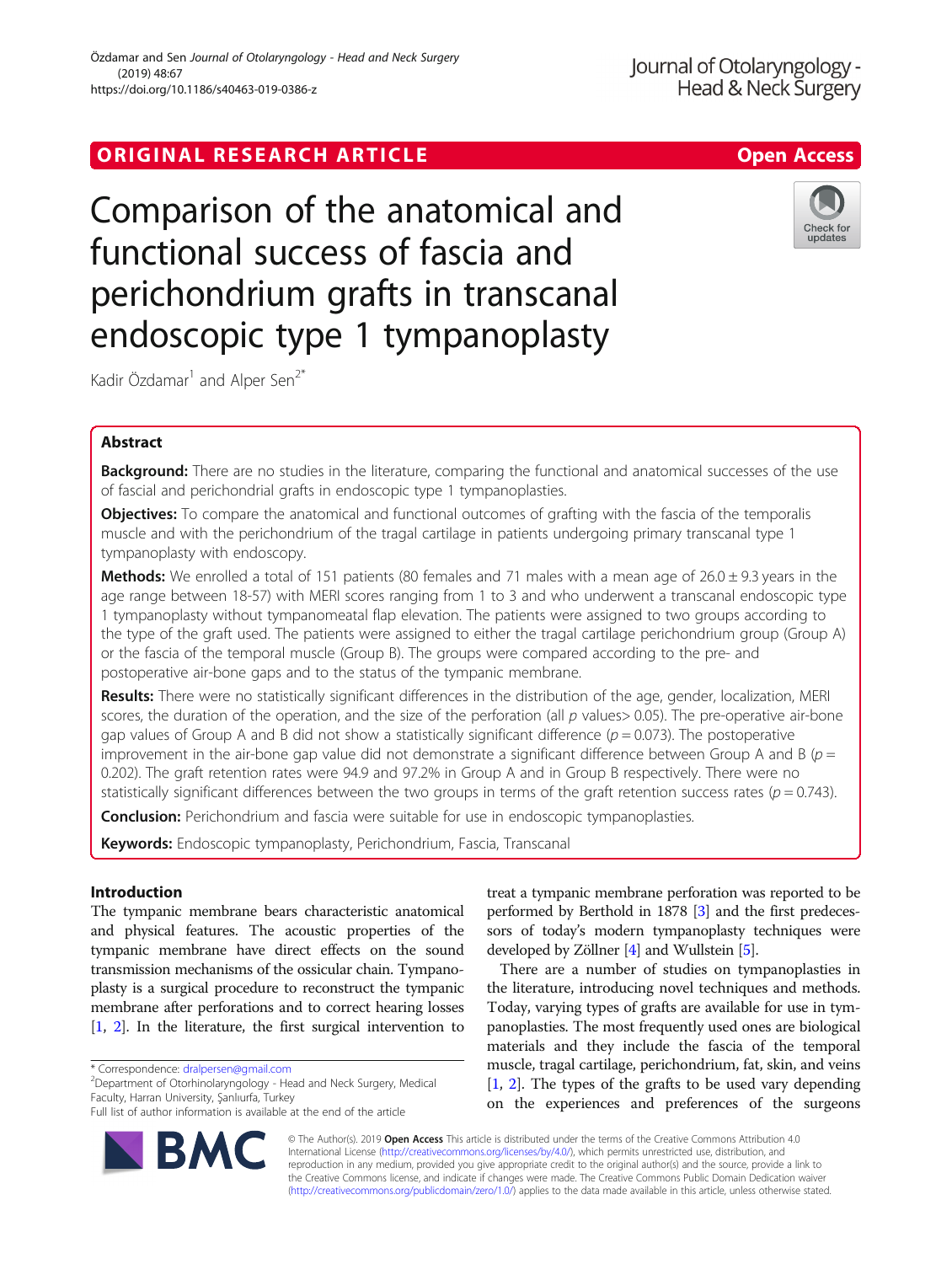working at different institutions  $[6, 7]$  $[6, 7]$  $[6, 7]$  $[6, 7]$ . The fascia of the temporal muscle is the most commonly used graft in primary tympanoplasties with success rates of 6 8-97% for graft retentions  $[8, 9]$  $[8, 9]$  $[8, 9]$  $[8, 9]$ .

The modern tympanoplasty techniques were defined in the 1950s with the introduction of operating microscopes [[10\]](#page-6-0). The majority of the cases may require a retroauricular incision and tissue resection in microscopic tympanoplasties. The microscopic tympanoplasty technique is commonly used today most frequently to reconstruct large tympanic membrane perforations located anteriorly. However, a retroauricular scar formation, displacement of the pinna anteriorly, and the development of significant pain in the patients are the disadvantages of the microscopic tympanoplasties [[10](#page-6-0)–[12](#page-6-0)]. Currently, the minimally invasive techniques have gained popularity. There is an increasing interest in the minimally invasive techniques in otologic and neuro-otologic surgeries. Endoscopic ear surgeries were introduced in the 1990s and they gained popularity in otology. Endoscopically, it is possible to elevate a tympanomeatal flap via the transcanal route, however, it is also possible to perform a tympanoplasty without the elevation of the tympanomeatal flap  $[13]$  $[13]$ . The anatomical structures of the middle ear, the anterior and posterior epitympanic spaces, tympanic sinus, and the facial recess can be visualized more clearly by endoscopy [[13](#page-6-0), [14](#page-6-0)].

There are a number of studies available in the literature comparing the functional and anatomical outcomes after grafting by microscopic tympanoplasties [\[10](#page-6-0)–[12](#page-6-0), [15](#page-6-0)]. While a functional success is accepted to achieve an improvement in hearing along with a reduction in the airbone gap < 20 dB, an intact graft is recognized as an anatomical success [[1](#page-6-0)]. There are a limited number of studies in the literature, reporting the outcomes of endoscopic tympanoplasties. There are no studies in the literature, comparing the functional and anatomical successes of the use of fascial and perichondrial grafts in endoscopic type 1 tympanoplasties. This present study has compared the anatomical and functional outcomes of grafting with the fascia of the temporalis muscle and with the perichondrium of the tragal cartilage in patients undergoing primary transcanal type 1 tympanoplasty with endoscopy.

# Methods

This retrospective study was conducted between January 2015 and July 2017 at our hospital's ear nose and throat surgery clinic, including a total of 151 patients (80 females and 71 males with a mean age of  $26.0 \pm 9.3$  years in the age range between 18-57) with middle ear risk index (MERI) scores ranging from 1 to 3 and who underwent a transcanal endoscopic type 1 tympanoplasty without tympanomeatal flap elevation. The study was approved by the Ethics Committee of the respective hospital (Ethics Committee no:16/04/2018-E.15902/04). The study was conducted in compliance with the principles of the Helsinki Declaration and Good Clinical Practice Guideline.

The patients were included in the study if they were older than 18 years old and if they had been followed-up at our clinic for at least a year. The patients were excluded if they underwent a mastoidectomy or a tympanoplasty other than the type 1; if they had the following disorders including ossicular chain defects, cholesteatoma or tympanosclerosis; or if they did not appear at the follow-up visits regularly.

All patients had been followed-up at our clinic for at least 12 months. All patients underwent preoperative computed tomography (CT) imaging and audiologic investigations. Temporal CT was performed all the patients to evaluate the status of middle ear pathologies and the neurovascular (high jugular bulb, fallopian canal anomalies, etc.) anomalies. The middle ear pathologies were evaluated endoscopically from tympanic membrane perforation before the operation. All patients were operated under general anesthesia and within the framework of well-established principles of ear surgery.

The following data from the patients were documented including the age, gender, the operated ear, the size of the perforation in the tympanic membrane, the type of graft used, the types and status of middle ear pathologies, the pre-operative and postoperative audiologic test results, the condition of the graft as observed during the postoperative follow-up visits, and the duration of the follow-ups. These data were collected by reviewing the patient charts saved in the hospital records. The status of the middle ear had been previously evaluated in the patients using the MERI developed by Becvarovski and Kartush [[16](#page-6-0)] in the preoperative term. We aimed to standardize the patient data by using the MERI score with the purpose of preventing any inter-group biases. The patients were excluded from the study if they had a MERI score over 3. The tympanic membrane perforations were classified as total (100%), subtotal (>%50), and smaller than 50% (medium).

The patients included in the study were assigned to two groups according to the type of the graft used. The patients were assigned to either the tragal cartilage perichondrium group (Group A) or the fascia of the temporal muscle (Group B). The types of the grafts used in the tympanoplasties were selected upon the experience or preferences of the surgeons. All operations were individually performed at the clinic by two surgeons in compliance with the otologic surgery principles. Before grafting, the perforation in the tympanic membrane was examined by endoscopy in all patients included in the study. A 4 mm 18 cm rigid endoscope (Karl Storz HOPKINS II®) and Karl Storz 24 INCH Full HD® monitor were used in all patients. After reviving the perforation edges, the malleus was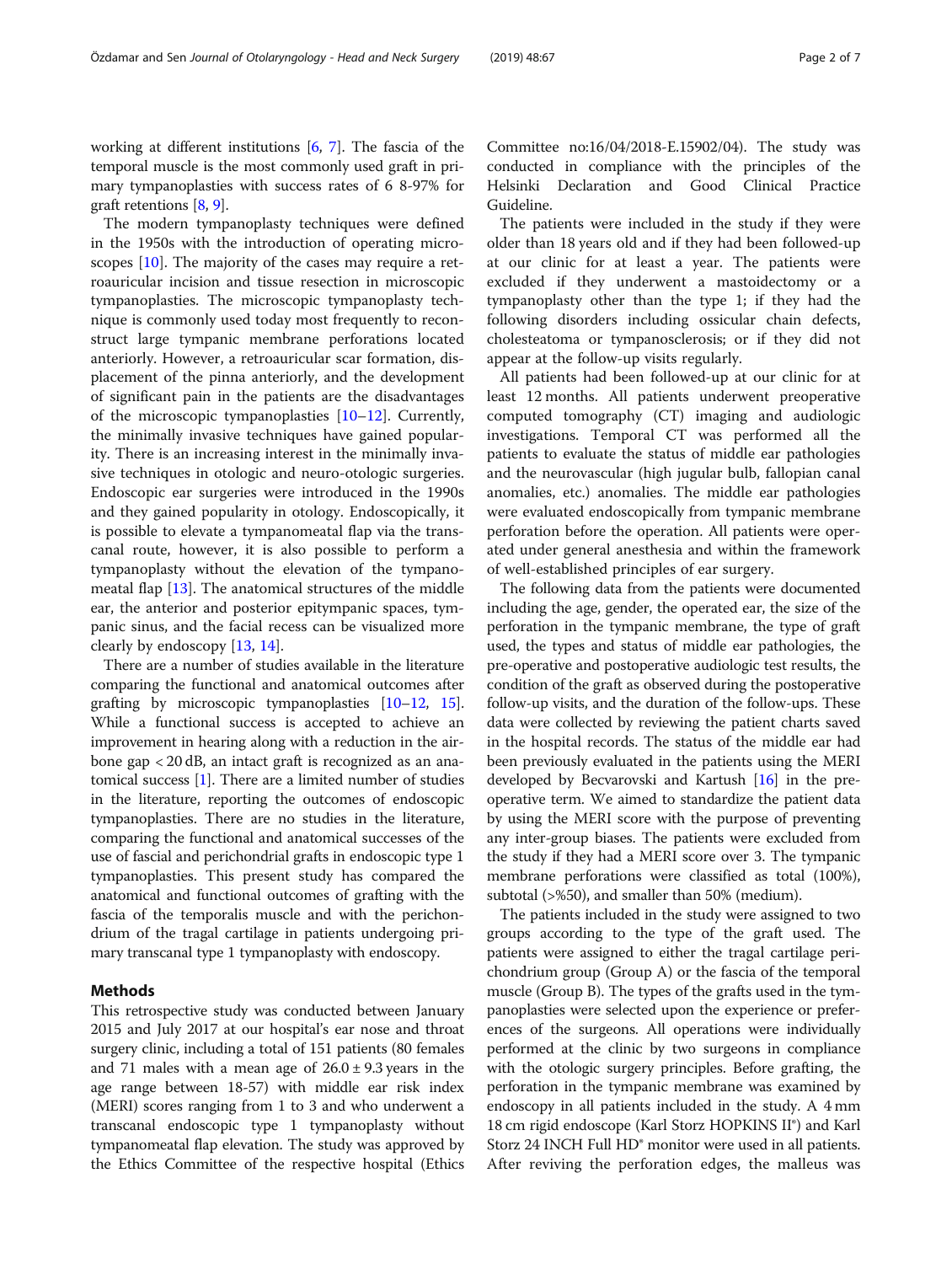de-epithelialized and the grafts were taken. The grafts were created by taking the anterior and posterior perichondria of the tragal cartilage separately, preserving the cartilage itself. All grafts were left to dry before being placed in the tympanic membrane. After the collected grafts were re-shaped so that they would match with the perforation in the tympanic membrane, the grafts were placed over the malleus and under the annulus with an over-underlay technique while observing the ossicular chain. In Group B, the grafts were taken from the fascia of the temporalis muscle by a 2-3-cm supraaural incision. Temporalis muscle fascia grafts were left to dry before being placed in the tympanic membrane as perichondrium. These grafts were then re-shaped depending on the perforation in the tympanic membrane and, while observing the ossicular chain, they were placed over the malleus and under the annulus with an over-underlay technique so that they would close the perforation. The supraaural incision was then sutured in accordance with the anatomical plan. The grafts were supported medially and laterally by gelfoams.

All patients have been routinely given a course of oral antibiotics during postoperative 1 week (selection of type of antibiotics depends on patients sensivity) and a prescription for eardrops untill the gelfoam aspiration from the external ear canal (two times a day). In the first postoperative week, the sutures of the fascias were taken. In the third week postoperatively, the unresolved and persistent particles of the gelfoam in the external auditory canal were aspirated in all patients to allow for examining the tympanic membrane clearly. The postoperative status of the tympanic membrane in the first, third, and 12th weeks was recorded along with the pure audiologic audiometry test results in the postoperative 12th month. The groups were compared according to the pre- and postoperative air-bone gaps and to the status of the tympanic membrane. The success criteria were defined to have an intact tympanic membrane without any retractions or lateralizations and to obtain a reduction in the air-bone gap (ABG) value below 20 dB. ABG value was calculated by averaging the four frequencies (0. 5, 1, 2. and 4 kHz).

### Statistical analysis

In the statistical analyses, NCSS (NumberCruncher Statistical System) 2007 (Kaysville, Utah, USA) program was used. The data were analyzed using descriptive statistics (mean, standard deviation, median, frequency, ratios, minimum, maximum). The comparison of the normally distributed quantitative data between two groups was made using the Student t-test. If the variables did not conform to a normal distribution, Mann Whitney U test was used. The paired samples t-test was used to evaluate the postoperative data in comparison to data collected pre-operatively. Pearson Chi-square test and Fisher Freeman Halton test were used to compare the qualitative data. The level of significance was assessed at a level of  $p < 0.05$ .

# Results

Considering all study patients, tympanoplasties were performed on the right in 48.3% ( $n = 73$ ) patients and on the left in 51.7% ( $n = 78$ ) patients. Group A consisted of 79 patients while there were 72 patients in Group B. The duration of follow-up ranged from 12 months to 33 months with a mean follow-up period of  $16.0 \pm 5.2$ months. The duration of operation was  $48.62 \pm 6.88$  min in Group A, and it was  $46.12 \pm 7.64$  min in Group B. There were no statistically significant differences in the distribution of the age, gender, localization, MERI scores, the duration of the operation, and the size of the perforation (all  $p$  values  $0.05$ ) (Table [1](#page-3-0)).

The mean preoperative and postoperative air-bone gap values were 23 [[5\]](#page-6-0).  $\pm$  6.9 dB and 10.60  $\pm$  4 [5]. dB in Group A, respectively. The mean preoperative and postoperative air-bone gap values were  $21.8 \pm 7.3$  dB and  $7.4 \pm 6.1$  dB in Group B, respectively (Table [2](#page-3-0)). The pre-operative airbone gap values of Group A and B did not show a statistically significant difference ( $p = 0.073$ ). The value of postoperative air-bone gap in Group B was significantly lower than that of Group A ( $p = 0.0001$ ). The postoperative air-bone gap value showed a significant reduction in Group A compared to its respective value in the preoperative period ( $p = 0.0001$ ). The postoperative air-bone gap value showed a significant reduction in Group B compared to its respective value in the pre-operative period  $(p = 0.0001)$ . The postoperative improvement in the airbone gap value did not demonstrate a significant difference between Group A and B ( $p = 0.202$ ) (Fig. [1\)](#page-4-0).

The graft retention rates without any retractions or lateralizations according to the success criteria were 94.9 and 97.2% in Group A and in Group B respectively. There were no statistically significant differences between the two groups in terms of the graft retention success rates  $(p = 0.743)$  $(p = 0.743)$  $(p = 0.743)$  (Table 3). Considering the perforation size, there were no statistically significant differences between the two groups in terms of the graft retention success rates (all  $p$  values  $> 0.05$ ) (Table [4\)](#page-5-0).

# **Discussion**

With the continuing developments introduced into the surgical practice, tympanoplasty is one of the most frequently applied otologic surgery procedures at otorhinolaryngology clinics [[1,](#page-6-0) [3\]](#page-6-0). Otologists do research in order to improve the success rates of tympanoplasties and to reduce the frequencies of revision surgeries. The advances of technological developments in the medical field allowed for operations to last shorter and they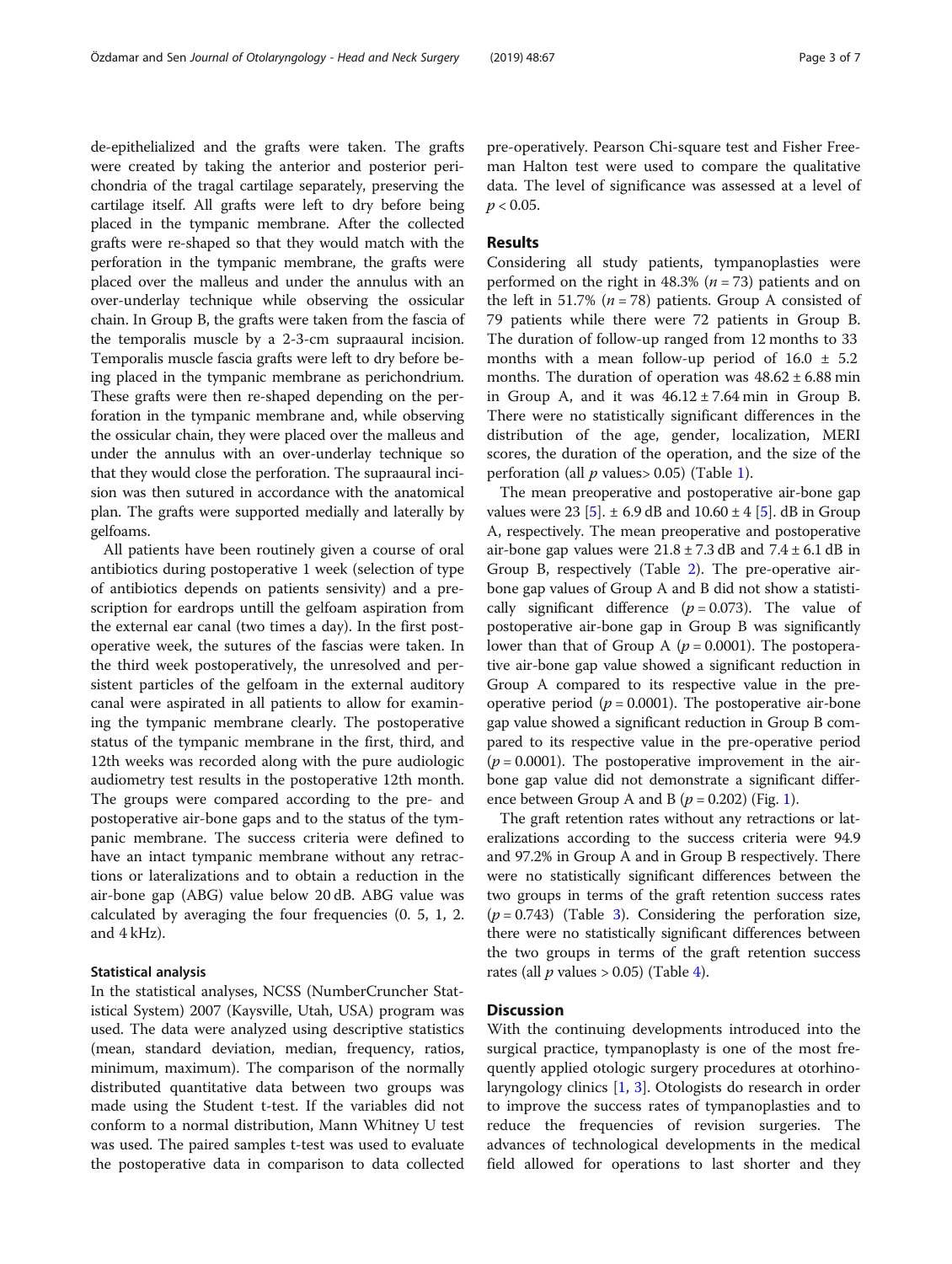<span id="page-3-0"></span>Özdamar and Sen Journal of Otolaryngology - Head and Neck Surgery (2019) 48:67 Page 4 of 7

| Variables                    | Grup A (Perichondrium) $(n = 79)$ | Grup B<br>$(Fascia)(n = 72)$ | $\mathcal{P}$ |
|------------------------------|-----------------------------------|------------------------------|---------------|
| Age (years)                  | $26.81 \pm 10.54$                 | $23.70 \pm 7.74$             | $^{a}$ 0.115  |
| Gender                       |                                   |                              |               |
| -Females                     | 38 (48.1%)                        | 42 (58.3%)                   | $C$ 0.208     |
| -males                       | 41 (51.9%)                        | 30 (41.7%)                   |               |
| The side operated            |                                   |                              |               |
| -Right                       | 42 (53.2%)                        | 31 (43.1%)                   | $C$ 0.214     |
| -Left                        | 37 (46.8%)                        | 41 (56.9%)                   |               |
| MERI score                   | $2.10 \pm 1.44$                   | $2.32 \pm 1.24$              | $b_{0.313}$   |
| Graft intact                 |                                   |                              |               |
| Perfore                      | $4(5.1\%)$                        | $2(2.8\%)$                   | $^c$ 0.743    |
| Intact                       | 75 (94.9%)                        | 70 (97.2%)                   |               |
| Perforation size             |                                   |                              |               |
| -Medium (25-50)              | 39 (49.4%)                        | 30 (41.7%)                   | $^{a}$ 0.284  |
| - Total (%100)               | $3(3.8\%)$                        | $2(2.8\%)$                   | $^{a}$ 0.478  |
| - Subtotal $(> 50)$          | 37 (46.8%)                        | 40 (55. 5%)                  | $^{a}$ 0.142  |
| Mean Operating time (minute) | $48.62 \pm 6.88$                  | $46.12 \pm 7.64$             | $^{d}$ 0. 318 |
| Mean follow-up time (month)  | 16.44± 5.43                       | 17.38± 5.01                  | $^{d}$ 0.307  |

Table 1 Comparison of subject data in the perichondrium and fascia groups

<sup>a</sup>Independent Samples Test

**b**Yates Continuity Correction

<sup>c</sup>Fisher's exact test

d Mann-Whitney U-test

allowed for improvements in the success rates of the operations and in the quality of lives of the patients in the postoperative period.

Endoscopic ear surgery was applied first in an excision of a cholesteatoma and in a myringoplasty procedure. Then, the endoscope has been used in surgeries involving the middle ear, in ossiculoplasties, tympanoplasties, and in cochlear implantation operations [\[17](#page-6-0)]. The available studies demonstrate that the endoscopic ear surgery is a reliable method with minimal complication and morbidity rates. The use of the endoscopic techniques in the middle ear operations has led to the development of the concept of minimally invasive surgery. This enabled the surgeons to avoid mastoidectomies, retroauricular incisions, and tissue dissections in selected cases [\[18](#page-6-0)–[20](#page-6-0)].

Furthermore, the microscopic ear surgery method presents with significant advantages. It facilitates mastering the surgical field by allowing a binocular vision. It is one of the major advantages that a surgeon may use her or his both hands during the surgery. However, it is more challenging to evaluate the deeply located anatomical structures including the facial recess, the tympanic sinus, the attic, and the epitympanic area by microscopy. In addition, the use of a microscope requires an increased number of dissections to enhance the field of view,

**Table 2** Comparison of air-bone gap and the hearing gains between the two groups pre- and postoperatively

| <b>Twele =</b> Companion of an oone gap and the nearing gains sections the throughoups pre- and postoperatively |                          |                    |           |                  |       |  |
|-----------------------------------------------------------------------------------------------------------------|--------------------------|--------------------|-----------|------------------|-------|--|
| Air Bone Gap                                                                                                    | Preoperative<br>ABG (dB) | Postoperative (dB) | Da        | Gain(median)     |       |  |
| Group; mean $\pm$ SD                                                                                            |                          |                    |           |                  |       |  |
| Group A (N:79)                                                                                                  | $23.54 \pm 6.89$         | $10.59 \pm 4.47$   | $0.001**$ | $12.88 \pm 6.95$ | 0.202 |  |
| Group $B(N:72)$                                                                                                 | $21.83 \pm 7.32$         | $7.44 + 6.11$      | $0.001**$ | $14s.28 + 8.41s$ | 0.073 |  |
| $2n + 1 - n$                                                                                                    |                          |                    |           |                  |       |  |

<sup>a</sup>Paired Samples test **b**Mann Whitney U test

 $**p < 0.01$ 

 $*$ *p* < 0.05

<sup>a</sup>; Comparison ABG between two groups pre- and postoperatively

<sup>b</sup>: Comparison between two groups in terms of gain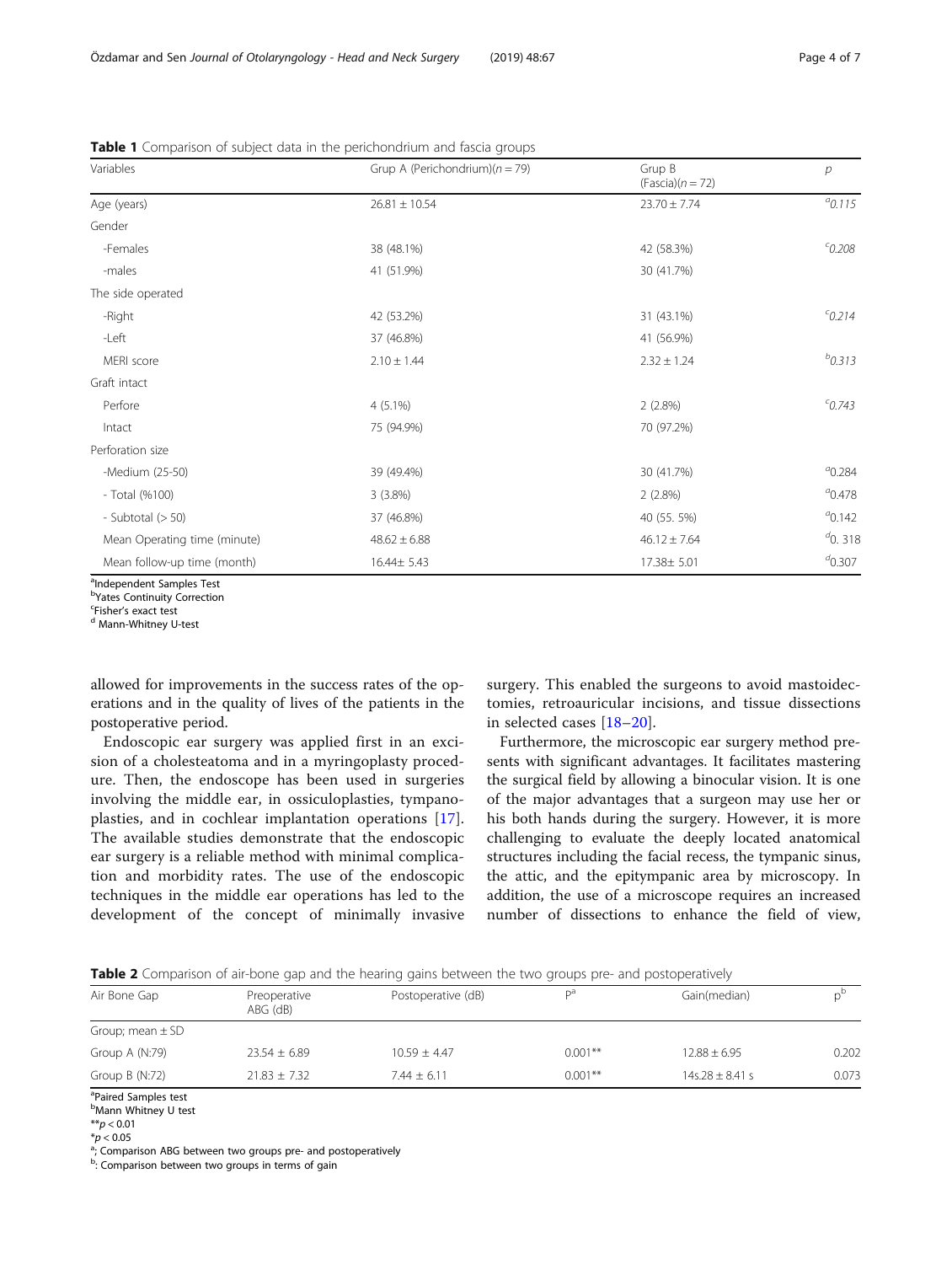<span id="page-4-0"></span>

sometimes necessitating a detouring of the posterior wall of the external ear canal [[18,](#page-6-0) [19\]](#page-6-0).

On the other hand, the use of an endoscope facilitates the visual quality in the surgical field and the use of diverse degrees of endoscopes allows for an easier examination of the deeper anatomical structures without the need for dissections or detouring of the posterior wall of the external ear canal. The advantages of endoscopic tympanoplasty can be listed in the following that, when the endoscope is used, it is not necessary to manipulate the head of the patient, it is easier to evaluate the deep anatomic structures from different angles, the operation time is shorter, the postoperative pain is at a lesser intensity, and the hospitalization time is shorter. However, there are also disadvantages of the endoscopic ear surgery. The direct or thermal effect of the endoscope light may cause damage to the external auditory canal and middle ear structures. Also using one of the hands only during the endoscopic tympanoplasty procedure may hamper surgical manipulations. In the case of a sudden hemorrhage, the image provided by the endoscope can

| Table 3 Comparison of success rates between the groups |  |  |  |
|--------------------------------------------------------|--|--|--|
|--------------------------------------------------------|--|--|--|

|                                                 | Group $A(N:79)$ Group $B(N:72)$ |              |              |
|-------------------------------------------------|---------------------------------|--------------|--------------|
| Graft success                                   | 94.9% (N:75)                    | 97.2%(N:70)  | $^{a}$ 0.743 |
| Hearing success (ABG $\leq$ 20 dB) 87.34%(N:69) |                                 | 93.05%(N:67) | $^{a}$ 0.942 |
| <sup>a</sup> Fisher's exact test                |                                 |              |              |

 $**p < 0.01$ 

be disrupted [\[21](#page-6-0), [22\]](#page-6-0). However, in the endoscopic technique, the limitations brought by only using one hand will be reduced with increasing experience. Moreover, the current information in the literature demonstrates that endoscopic tympanoplasties can be performed successfully in the hands of experienced surgeons [[23](#page-6-0)].

There are several studies in the literature comparing the anatomical and functional outcomes of the microscopic and endoscopic tympanoplasty techniques. Jiyothi et al. [\[22\]](#page-6-0) compared endoscopic and microscopic myringoplasties in a study, reporting the anatomical success rate as 91.67% for endoscopic tympanoplasty and as 93.3% for microscopic tympanoplasty. The functional success rates were reported to be 91.67 and 93.3% for endoscopic and microscopic tympanoplasties, respectively, in the same study. The studies report that endoscopic tympanoplasty can be an alternative surgical method to microscopic tympanoplasties. However, there are few studies in the literature, comparing the use of different grafts in endoscopic tympanoplasty procedures. In the comparative study of Choshan et al. [[24](#page-6-0)] reported that cartilage graft has an excellent anatomical result, perfect stability and good functional outcome in endoscopic tympanoplasties. However, the grounds of insufficient information we have today results from the fact that the endoscopic tympanoplasty is a method, which has just been introduced for use with its requirements for experience. This present study has compared the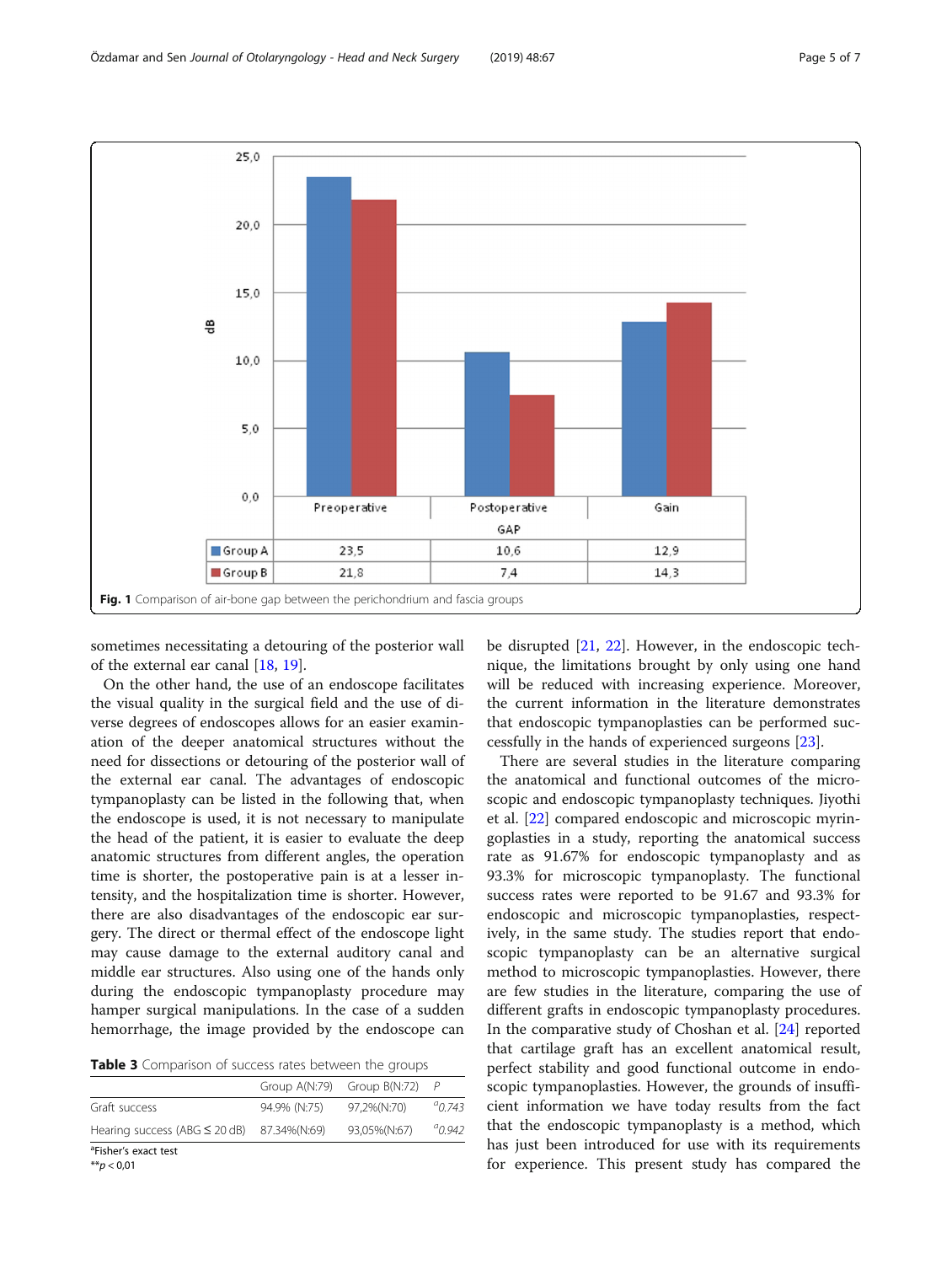<span id="page-5-0"></span>

|                  | Table 4 Greft retention success of each groups according to |  |  |  |
|------------------|-------------------------------------------------------------|--|--|--|
| perforation size |                                                             |  |  |  |

| Perforation size     | Group A (n:79) | Group $B(n:72)$ | $a_{n}$ |
|----------------------|----------------|-----------------|---------|
| -Medium (25-50%)     | 100%           | 96.6%           | 0.224   |
| - Subtotal $(>50\%)$ | 91.8%          | 100%            | 0.096   |
| - Total (100%)       | 66.7%          | 50%             | 0.132   |

<sup>a</sup>Independent Samples Test

anatomical and functional (audiologic) outcomes of grafting with the fascia of the temporalis muscle and with the perichondrium of the tragal cartilage use in endoscopic tympanoplasty, which is relatively a new technique. The anatomical and functional success rates were 94.9 and 87.34%, respectively, in the perichondrium group. On the other hand, in the fascia group, these rates were 97.2 and 93.05%, respectively. There was not a statistically significant difference between the two groups in terms of the anatomical or functional success rates. With the use of both types of grafts, significantly successful outcomes were achieved both anatomically and functionally. These rates are consistent with the results of the studies using a microscopic tympanoplasty technique. In a study comparing the anatomical and functional results of fascia and perichondrium used in microscopic type 1 tympanoplasty, Dabholkar et al. [\[25](#page-6-0)], reported the anatomical success rates as 84 and 80% for the fascia and the perichondrium, respectively. In that study, the authors defined the functional success criteria as a reduction in the value of the air-bone gap below 10 dB and reported the functional success rates as 76.2 and 76% for the fascia and perichondrium, respectively.

A number of factors are involved in tympanoplasties, resulting in diverse outcomes in the studies comparing the success rates of the grafts. These factors may include the number of patients included in the study, the surgical technique employed, the age of the patient, the size of the perforation in the tympanic membrane, the simultaneous interventions of diverse types applied in the middle ear, co-morbid middle ear pathologies, and the duration of follow-up periods of the patients [[1,](#page-6-0) [6,](#page-6-0) [8](#page-6-0)]. Adult patients were included in this present study. Although the number of patients included in this study is relatively lower, the longer follow-up periods increase the reliability of the study. The anatomical and functional success rates gradually decline in tympanoplasties. All patients had been followed-up for at least 12 months in this present study, with the evaluation of their postoperative 12th-month outcomes. Considering perforation size, both grafts have been similar graft retention success rates. Both grafts seem to be proper for the every perforation in endoscopic tympanoplasties.

Although the study has provided very valuable data, it has some limitations as well. The major limitations are the retrospective design of the study and the small number of patients included. In addition, having two individual surgeons in one study is considered as a limitation. However, the experience of more than 5 years of both of these surgeons in otologic surgeries and their performing the operations within the frame of the principles of otologic surgery relatively reduce the negative potential of having two surgeons leading to untoward effects which may influence the surgical outcomes. However, tympanoplasties in each group were performed by one surgeon and the success of tympanoplasties did not differ between the two groups. There is a need for further studies conducted with larger study populations. Further studies using diverse types of grafts and comparing the outcomes of endoscopic tympanoplasties will help reduce the gap of knowledge.

# Conclusion

In this present study, the anatomic and functional success rates of different grafts were compared in the patients undergoing transcanal endoscopic type 1 tympanoplasty. Perichondrium and fascia were found out to be accepted for use in endoscopic tympanoplasties. There is a need for further studies comparing different types of grafts in endoscopic tympanoplasties.

#### Acknowledgments

None.

#### Informed consent

Informed consent was not obtained from any participants included in this study.

#### Financial disclosure

The work received no external financial support.

#### Authors' contributions

KÖ from the authors; prepared the patients for surgical procedure, surgical procedure, presented his contributions in the process of collecting patient data and writing a manuscript and revised manuscript due to reviewer comments. For this, KÖ was first author of paper.

AS from the authors; prepared the patients for surgical procedure, surgical procedure, data collection and article writing process has presented. Both authors read and approved the final manuscript.

#### Funding

There is no source of fund for this study. All article charges are paid by the authors.

#### Availability of data and materials

The data and materials of this study are available from the corresponding author for a reasonable request.

#### Ethics approval and consent to participate

The study was approved by the Ethics Committee of the respective hospital (Ethics Committee no:16/04/2018-E.15902/04). The study was conducted in compliance with the principles of the Helsinki Declaration and Good Clinical Practice Guideline.

#### Consent for publication

Not applicable.

#### Competing interests

The authors declare that they have no competing interests.